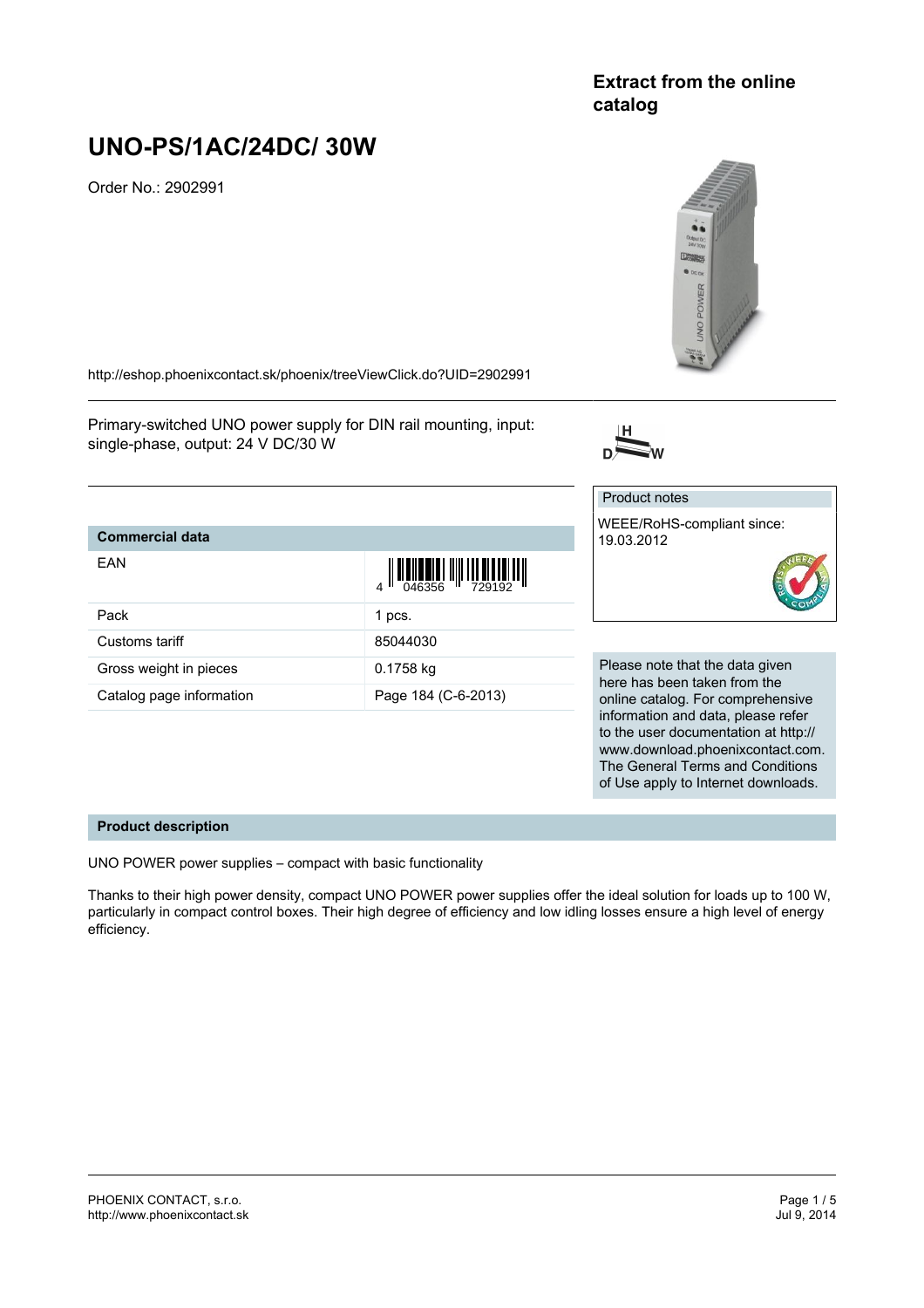# **Technical data**

#### **Dimensions**

| Width  | $22.5$ mm |
|--------|-----------|
| Height | 90 mm     |
| Depth  | 84 mm     |

# **Ambient conditions**

| Degree of protection                           | IP <sub>20</sub>                       |
|------------------------------------------------|----------------------------------------|
| Ambient temperature (operation)                | $-25$ °C  70 °C (> 55° C derating)     |
| Ambient temperature (storage/transport)        | $-40\degree$ C  85 $^{\circ}$ C .      |
| Max. permissible relative humidity (operation) | $\leq$ 95 % (at 25 °C, non-condensing) |
| Noise immunity                                 | EN 61000-6-2:2005                      |

# **Input data**

| Input voltage range          | 85 V AC  264 V AC                      |
|------------------------------|----------------------------------------|
| AC frequency range           | 45 Hz  65 Hz                           |
| Current consumption          | 0.5 A (120 V AC)                       |
|                              | 0.3 A (230 V AC)                       |
| Inrush surge current         | $<$ 20 A (typical)                     |
| Power failure bypass         | $> 25$ ms (120 V AC)                   |
|                              | > 115 ms (230 V AC)                    |
| Input fuse                   | 2 A (slow-blow, internal)              |
| Choice of suitable fuses     | 6 A  16 A (Characteristics B, C, D, K) |
| Type of protection           | Transient surge protection             |
| Protective circuit/component | Varistor                               |

#### **Output data**

| Nominal output voltage | 24 V DC ±1%                                       |
|------------------------|---------------------------------------------------|
| Output current         | 1.25 A (-25 $^{\circ}$ C  55 $^{\circ}$ C)        |
| Derating               | 55 °C  70 °C (2.5%/K)                             |
| Connection in parallel | Yes, for redundancy and increased capacity        |
| Connection in series   | Yes                                               |
| Control deviation      | $1\%$ (change in load, static 10 %  90 %)         |
|                        | < 2 % (Dynamic load change 10 %  90 %, 10 Hz)     |
|                        | $\leq$ 0.1 % (change in input voltage $\pm$ 10 %) |
| Residual ripple        | PP (with nominal values)                          |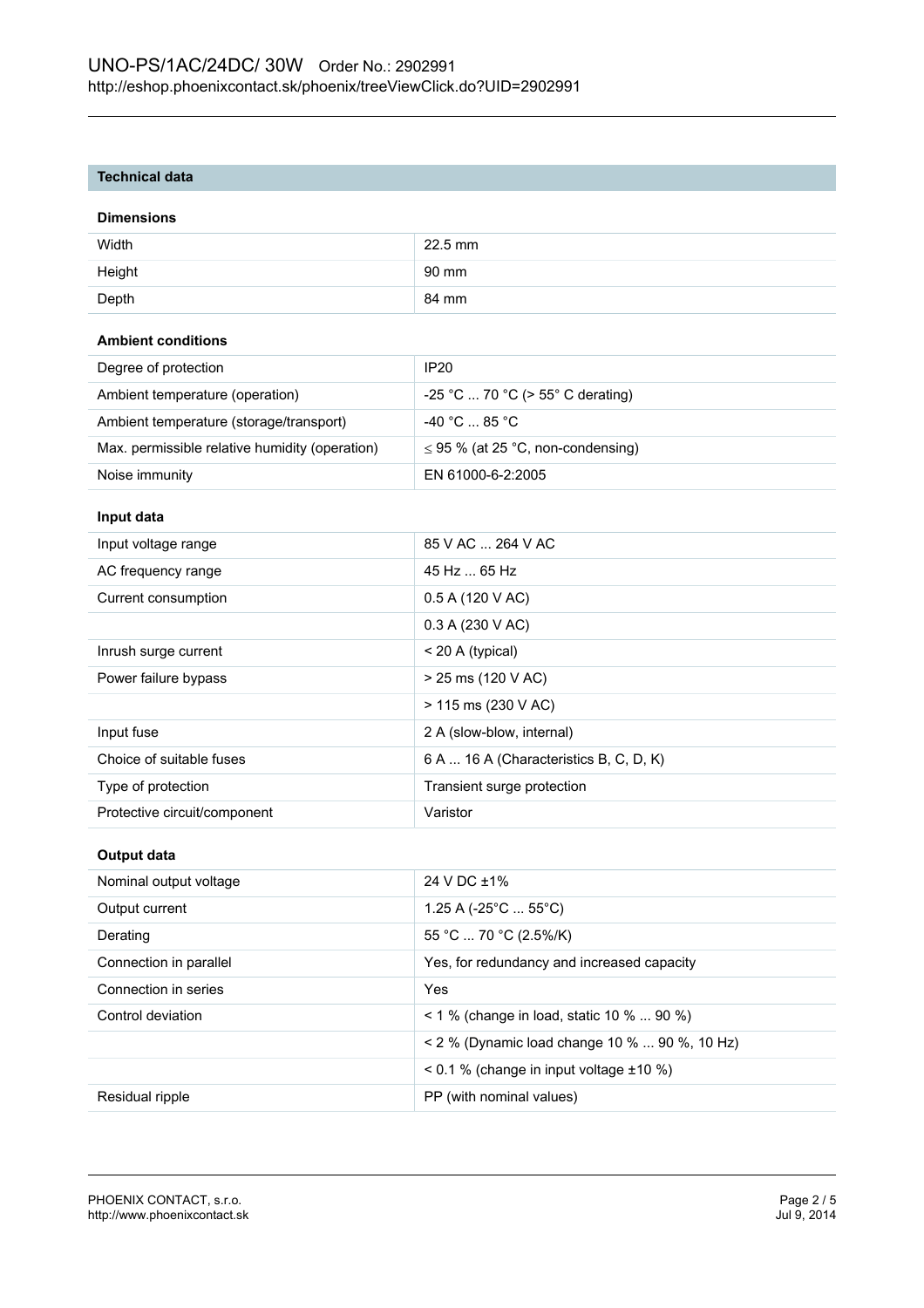| Maximum power dissipation NO-Load                                                                                                      | < 0.3 W                                        |
|----------------------------------------------------------------------------------------------------------------------------------------|------------------------------------------------|
| Power loss nominal load max.                                                                                                           | < 5 W                                          |
| General                                                                                                                                |                                                |
| Net weight                                                                                                                             | $0.15$ kg                                      |
| Efficiency                                                                                                                             | > 88 % (for 230 V AC and nominal values)       |
| Insulation voltage input/output                                                                                                        | 4 kV AC (type test)                            |
|                                                                                                                                        | 3 kV AC (routine test)                         |
| Protection class                                                                                                                       | II (in closed control cabinet)                 |
| MTBF (IEC 61709, SN 29500)                                                                                                             | 1158304 h (According to EN 29500)              |
| Mounting position                                                                                                                      | horizontal DIN rail NS 35, EN 60715            |
| Assembly instructions                                                                                                                  | Alignable: 0 mm horizontally, 30 mm vertically |
| Electromagnetic compatibility                                                                                                          | Conformance with EMC Directive 2004/108/EC     |
| Low Voltage Directive                                                                                                                  | Conformance with LV directive 2006/95/EC       |
| Standard - Electrical equipment of machines                                                                                            | EN 60204-1                                     |
| Standard - Electrical safety                                                                                                           | IEC 60950-1/VDE 0805 (SELV)                    |
| Standard - Electronic equipment for use in<br>electrical power installations and their assembly<br>into electrical power installations | EN 50178/VDE 0160 (PELV)                       |
| Standard – Safety extra-low voltage                                                                                                    | IEC 60950-1 (SELV) and EN 60204 (PELV)         |
| Standard - Safe isolation                                                                                                              | DIN VDE 0100-410                               |
| Standard – Protection against electric shock                                                                                           | DIN 57100-410                                  |
| Standard – Limitation of mains harmonic currents                                                                                       | EN 61000-3-2                                   |
| Approval - requirement of the semiconductor<br>industry with regard to mains voltage dips                                              | EN 61000-4-11                                  |
| Information technology equipment - safety<br>(CB scheme)                                                                               | CB Scheme                                      |
| UL approvals                                                                                                                           | UL/C-UL listed UL 508                          |
|                                                                                                                                        | UL/C-UL Recognized UL 60950                    |
|                                                                                                                                        | NEC Class 2 as per UL 1310                     |

# **Connection data, input**

| Connection method                      | Screw connection      |
|----------------------------------------|-----------------------|
| Conductor cross section solid min.     | $0.2 \text{ mm}^2$    |
| Conductor cross section solid max.     | $2.5$ mm <sup>2</sup> |
| Conductor cross section stranded min.  | $0.2 \text{ mm}^2$    |
| Conductor cross section stranded max.  | $2.5$ mm <sup>2</sup> |
| Conductor cross section AWG/kcmil min. | 24                    |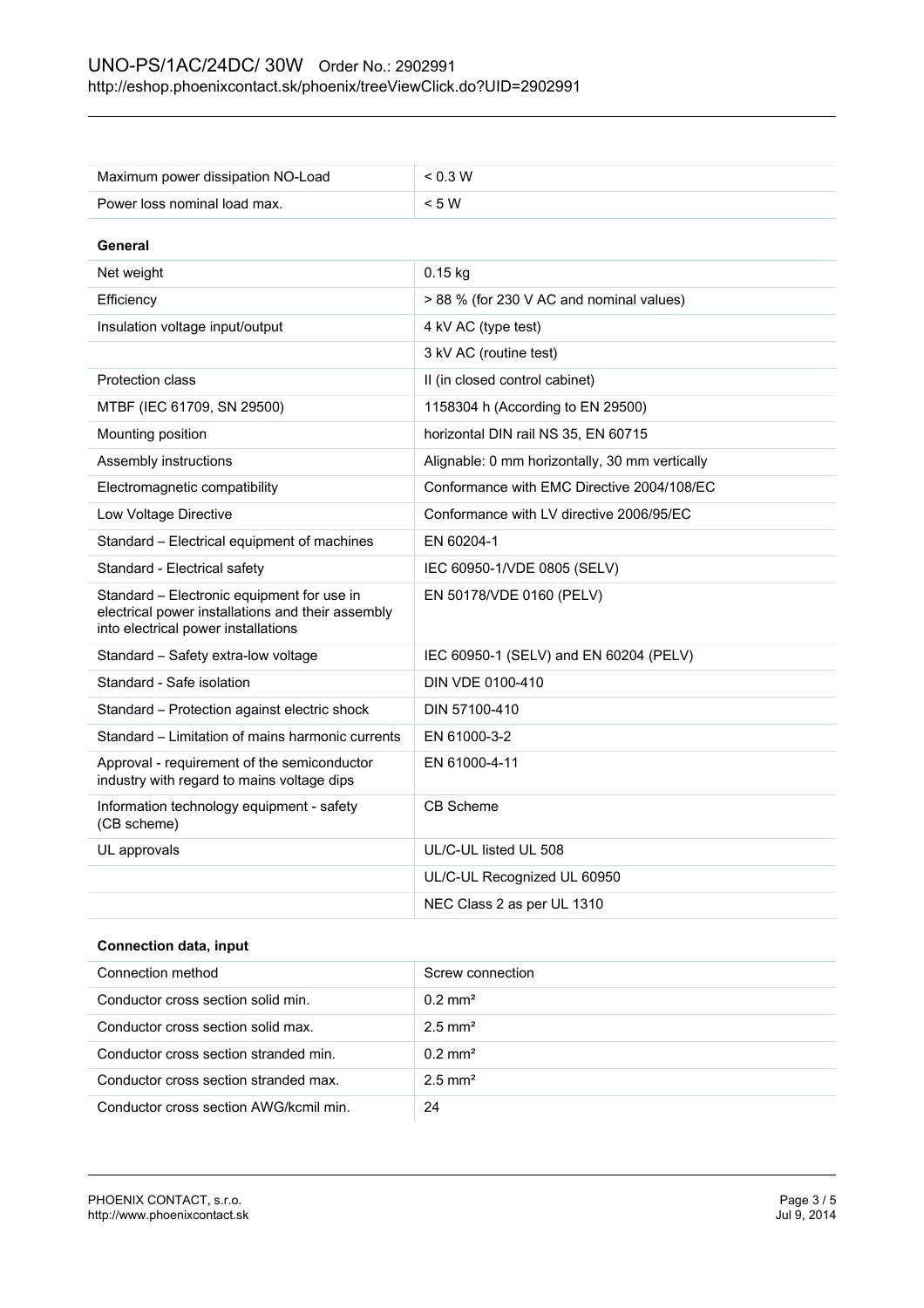| Conductor cross section AWG/kcmil max | 14             |
|---------------------------------------|----------------|
| Stripping length                      | 8 mm           |
| Screw thread                          | M <sub>3</sub> |

#### **Connection data, output**

| Connection method                      | Screw connection      |
|----------------------------------------|-----------------------|
| Conductor cross section solid min.     | $0.2 \text{ mm}^2$    |
| Conductor cross section solid max.     | $2.5$ mm <sup>2</sup> |
| Conductor cross section stranded min.  | $0.2 \text{ mm}^2$    |
| Conductor cross section stranded max.  | $2.5$ mm <sup>2</sup> |
| Conductor cross section AWG/kcmil min. | 24                    |
| Conductor cross section AWG/kcmil max  | 14                    |
| Stripping length                       | 8 mm                  |

# **Signaling**

Output name **LED** status indicator

# **Certificates**



Certification cULus Listed, cULus Recognized, IECEE CB Scheme

Certifications applied for: Certification Ex:

# **Drawings**

Block diagram